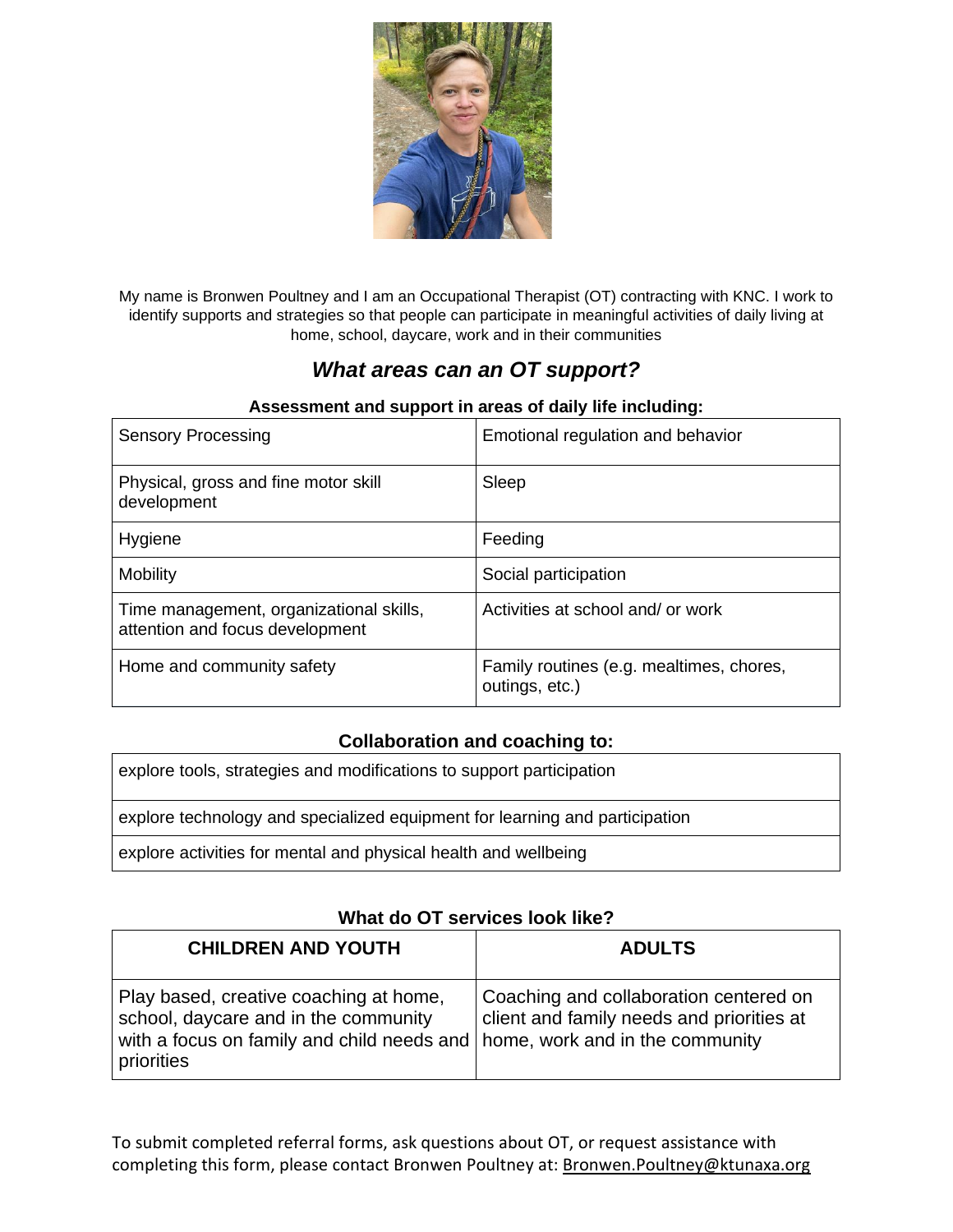# **OCCUPATIONAL THERAPY PROGRAM – INTAKE FORM**

| <b>CLIENT NAME:</b>                    |  |
|----------------------------------------|--|
| <b>CLIENT DATE OF</b><br><b>BIRTH:</b> |  |
| PARENT/<br><b>CAREGIVER NAME:</b>      |  |
| <b>ADDRESS:</b>                        |  |
| <b>PHONE NUMBER:</b>                   |  |
| <b>E-MAIL:</b>                         |  |

| <b>STRENGTHS</b><br><b>AND</b><br><b>INTERESTS</b> |  |
|----------------------------------------------------|--|
|                                                    |  |

| <b>AREAS FOR</b><br><b>GROWTH/</b><br><b>CHANGE</b> |  |
|-----------------------------------------------------|--|
|                                                     |  |

| <b>GOALS FOR</b><br>$ $ OT SERVICE $ $ |  |  |
|----------------------------------------|--|--|
|                                        |  |  |
|                                        |  |  |
|                                        |  |  |

To submit completed referral forms, ask questions about OT, or request assistance with completing this form, please contact Bronwen Poultney at: [Bronwen.Poultney@ktunaxa.org](mailto:Bronwen.Poultney@ktunaxa.org)